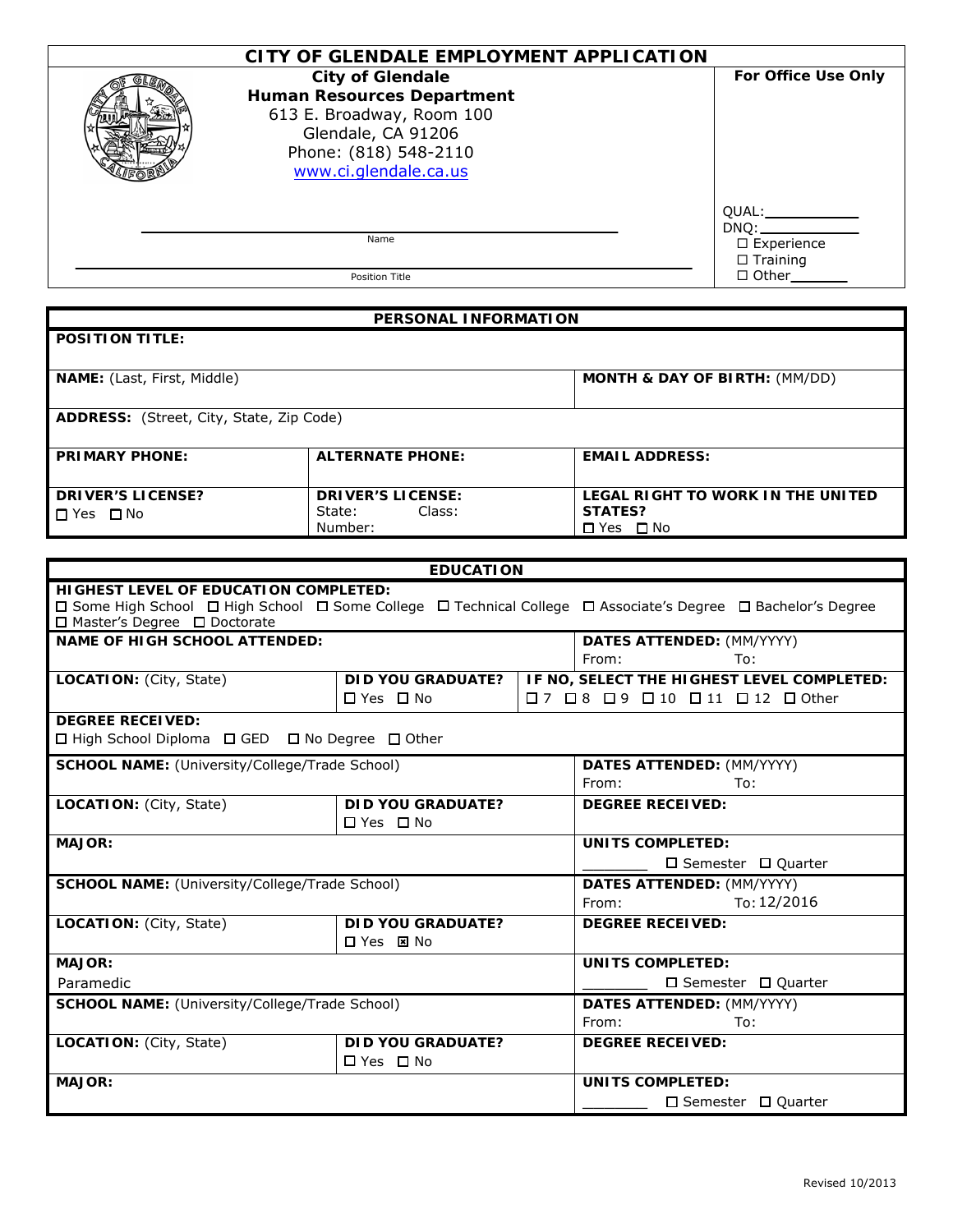Start with your PRESENT position and work back. This information must be as complete and accurate as possible in order for your experience to receive a proper evaluation. List ALL of the positions you have held in the past 10 years. Also, list any previous positions held if they are applicable to the position for which you are applying. Account for any period of self-employment or unemployment. Use additional pages if necessary to complete 10 years work history. Failure to provide all information required may result in rejection of application. Resumes will not be accepted in lieu of application.

|                                          | <b>EXPERIENCE</b>         |                                                              |
|------------------------------------------|---------------------------|--------------------------------------------------------------|
| DATES: (MM/YYYY)<br>From:<br>To:         | <b>EMPLOYER:</b>          | <b>POSITION TITLE:</b>                                       |
| ADDRESS: (Street, City, State, Zip Code) |                           |                                                              |
| <b>PHONE NUMBER:</b>                     | SUPERVISOR: (Name, Title) | <b>MAY WE CONTACT THIS EMPLOYER?</b><br>$\Box$ Yes $\Box$ No |
| <b>HOURS PER WEEK:</b>                   | <b>MONTHLY SALARY:</b>    | NO. OF EMPLOYEES SUPERVISED:                                 |
| <b>DUTIES:</b>                           |                           |                                                              |
| <b>REASON FOR LEAVING:</b>               |                           |                                                              |
| DATES: (MM/YYYY)<br>From:<br>To:         | <b>EMPLOYER:</b>          | <b>POSITION TITLE:</b>                                       |
| ADDRESS: (Street, City, State, Zip Code) |                           |                                                              |
| <b>PHONE NUMBER:</b>                     | SUPERVISOR: (Name, Title) | <b>MAY WE CONTACT THIS EMPLOYER?</b><br>$\Box$ Yes $\Box$ No |
| <b>HOURS PER WEEK:</b>                   | <b>MONTHLY SALARY:</b>    | NO. OF EMPLOYEES SUPERVISED:                                 |
| <b>DUTIES:</b>                           |                           |                                                              |
| <b>REASON FOR LEAVING:</b>               |                           |                                                              |
|                                          |                           |                                                              |
| DATES: (MM/YYYY)<br>From:<br>To:         | <b>EMPLOYER:</b>          | <b>POSITION TITLE:</b>                                       |
| ADDRESS: (Street, City, State, Zip Code) |                           |                                                              |
| <b>PHONE NUMBER:</b>                     | SUPERVISOR: (Name, Title) | MAY WE CONTACT THIS EMPLOYER?<br>$\Box$ Yes $\Box$ No        |
| <b>HOURS PER WEEK:</b>                   | <b>MONTHLY SALARY:</b>    | NO. OF EMPLOYEES SUPERVISED:                                 |
| <b>DUTIES:</b>                           |                           |                                                              |
|                                          |                           |                                                              |
| <b>REASON FOR LEAVING:</b>               |                           |                                                              |
| DATES: (MM/YYYY)<br>From:<br>To:         | <b>EMPLOYER:</b>          | <b>POSITION TITLE:</b>                                       |
| ADDRESS: (Street, City, State, Zip Code) |                           |                                                              |
| <b>PHONE NUMBER:</b>                     | SUPERVISOR: (Name, Title) | <b>MAY WE CONTACT THIS EMPLOYER?</b><br>$\Box$ Yes $\Box$ No |
| <b>HOURS PER WEEK:</b>                   | <b>MONTHLY SALARY:</b>    | NO. OF EMPLOYEES SUPERVISED:                                 |
| <b>DUTIES:</b>                           |                           |                                                              |
|                                          |                           |                                                              |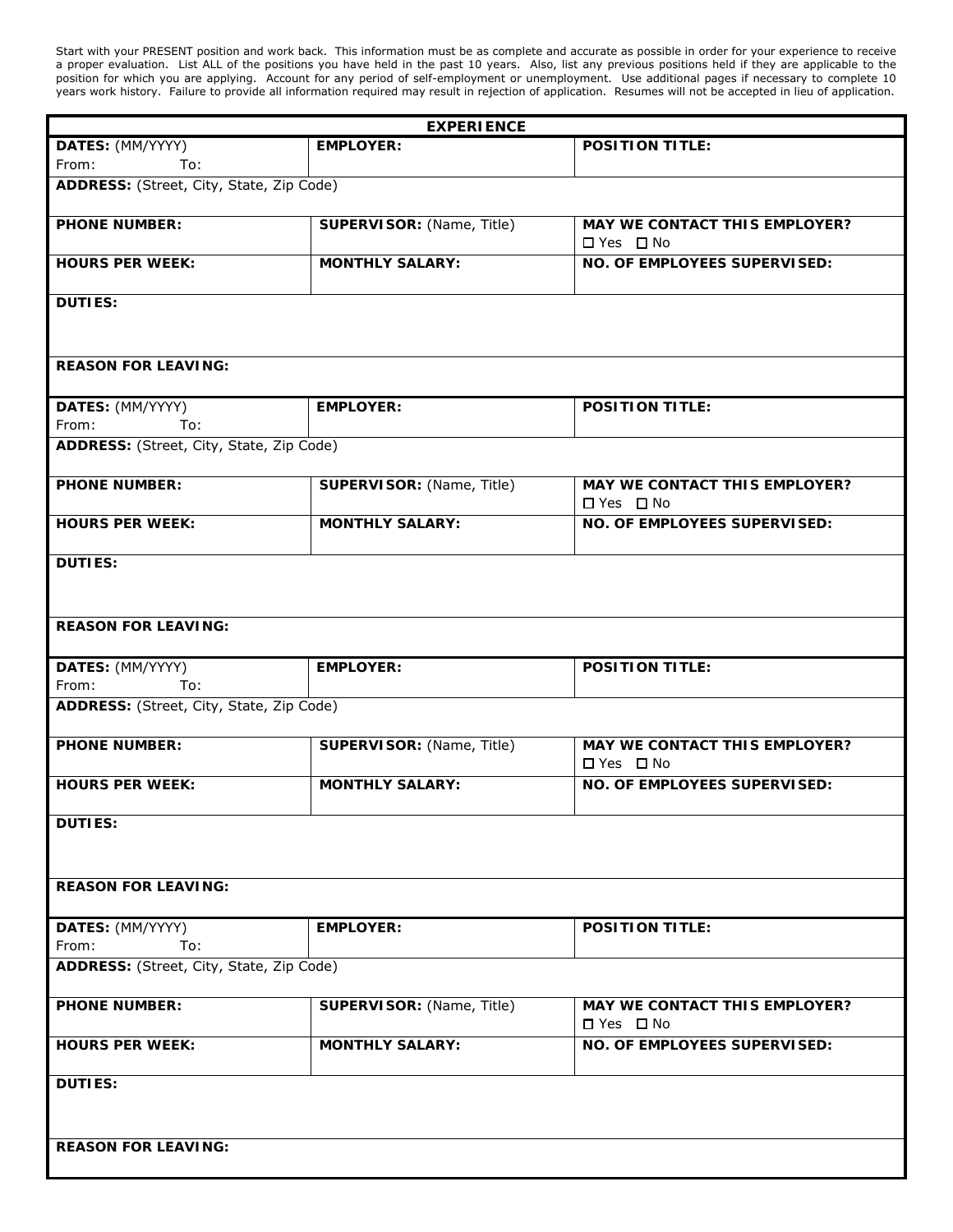|                                            | <b>CERTIFICATES AND LICENSES</b>            |
|--------------------------------------------|---------------------------------------------|
| TYPE:                                      |                                             |
| <b>ISSUE DATE: (MM/YYYY)</b>               | <b>EXPIRATION DATE: (MM/YYYY)</b>           |
|                                            |                                             |
| LICENSE/CERTIFICATE NUMBER:                | <b>ISSUING AGENCY:</b>                      |
| TYPE:                                      |                                             |
|                                            |                                             |
| <b>ISSUE DATE: (MM/YYYY)</b>               | <b>EXPIRATION DATE: (MM/YYYY)</b>           |
|                                            |                                             |
| LICENSE/CERTIFICATE NUMBER:                | <b>ISSUING AGENCY:</b>                      |
| TYPE:                                      |                                             |
|                                            |                                             |
| <b>ISSUE DATE: (MM/YYYY)</b>               | <b>EXPIRATION DATE: (MM/YYYY)</b>           |
| LICENSE/CERTIFICATE NUMBER:                | <b>ISSUING AGENCY:</b>                      |
|                                            |                                             |
|                                            |                                             |
|                                            | <b>SKILLS</b>                               |
| <b>OFFICE SKILLS:</b>                      |                                             |
| Typing: ______ net WPM                     |                                             |
| Data Entry: _______ net KPH                |                                             |
| <b>OTHER SKILLS:</b>                       | <b>OTHER SKILLS:</b>                        |
| Skill:                                     | Skill: <b>Skill</b>                         |
| Skill Level: □ Beginner □ Skilled □ Expert | Skill Level: □ Beginner □ Skilled □ Expert  |
| Experience: ________ Years _______ Months  | Experience: _________ Years ________ Months |
| <b>LANGUAGES OTHER THAN ENGLISH:</b>       |                                             |
| Language: ________________________________ | □ Speak □ Read □ Write                      |
|                                            | □ Speak □ Read □ Write                      |
| Language: _                                | □ Speak □ Read □ Write                      |

I hereby certify that every statement I have made in this application is true and complete to the best of my knowledge. I understand that any false or incomplete answer may be grounds for not employing me or for dismissing me after I begin work. I understand that I will have to produce documentation verifying identity and employment eligibility in the U.S. I understand that I may be required to verify any and all information given on this application. I understand that this completed application is the property of City of Glendale and will not be returned. I understand the City of Glendale may contact prior employers and other references. I understand that I must notify the Human Resources Department of any changes in my name, address, or phone number.

I hereby agree to allow inquiry and access to employment information and personnel records from my former employer(s) and authorize my former employer(s) to release such information to the City or its representative.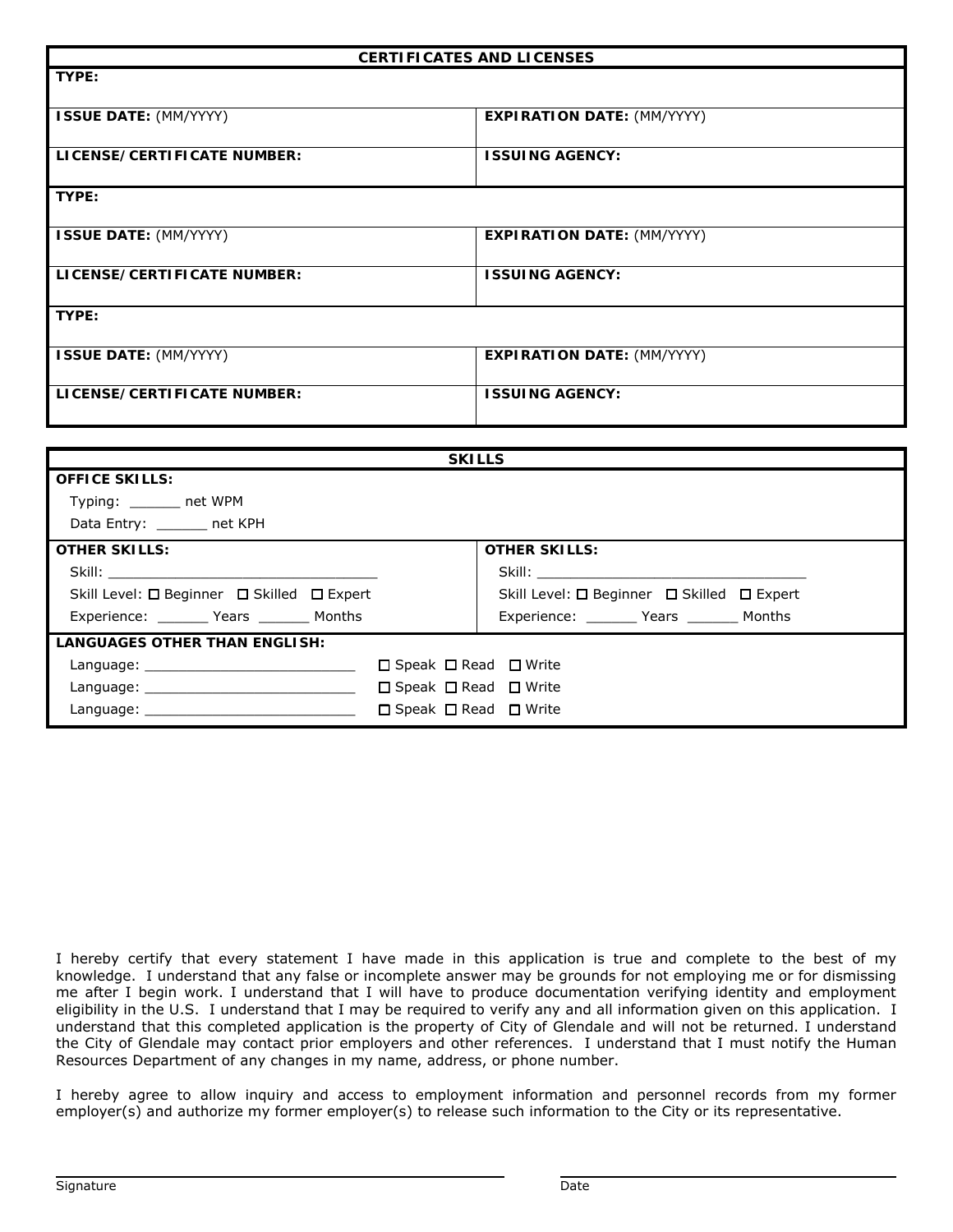## **City of Glendale Agency-Wide Questions**

**The purpose of the following questions is to obtain additional job related information to evaluate you for the position for which you are applying, or to provide us with statistics needed to evaluate our recruitment program, as well as to prepare statistical reports required by Federal, State and local agencies.** 

| □ Yes □ No | Based on the position for which you have applied and the description of the job duties in the<br>bulletin, are you able to perform the essential functions of the job?                                                         |
|------------|--------------------------------------------------------------------------------------------------------------------------------------------------------------------------------------------------------------------------------|
| □ Yes □ No | If a Driver's License is required by the job, have you received any tickets for moving violations in<br>the last three years?                                                                                                  |
|            | If yes, please list violations and dates received. Use additional page(s) if necessary.                                                                                                                                        |
|            |                                                                                                                                                                                                                                |
|            |                                                                                                                                                                                                                                |
| □ Yes □ No | Are you over the age of 18?                                                                                                                                                                                                    |
|            | If not, do you have a work permit?<br>$\Box$ Yes $\Box$ No                                                                                                                                                                     |
| □ Yes □ No | Have you ever been fired or asked to resign in lieu of termination?                                                                                                                                                            |
|            | If yes, please explain. Be sure to list the employer, date, and reason.                                                                                                                                                        |
|            |                                                                                                                                                                                                                                |
|            |                                                                                                                                                                                                                                |
|            |                                                                                                                                                                                                                                |
| □ Yes □ No | Have you ever been employed by the City of Glendale?                                                                                                                                                                           |
|            | If yes, list the dates of employment and the Department(s) for which you worked.                                                                                                                                               |
|            |                                                                                                                                                                                                                                |
|            |                                                                                                                                                                                                                                |
| □ Yes □ No | Do you have any relative(s), domestic partner or Council Member employed by the City of<br>Glendale at this time or at any time within the last six months?                                                                    |
|            | If yes, indicate the name(s) of the relative(s), domestic partner of Council Member and their<br>relationship to you, as well as the Department(s) for which your relative(s) work.                                            |
|            | Name of relative(s) and/or domestic partner: Name of relative of the state of the state of the state of the state of the state of the state of the state of the state of the state of the state of the state of the state of t |
|            | Relationship: will be a series of the contract of the contract of the contract of the contract of the contract of the contract of the contract of the contract of the contract of the contract of the contract of the contract |
|            | Department(s): ____                                                                                                                                                                                                            |

ELECTION TO RECEIVE/NOT RECEIVE PUBLIC RECORDS

I am aware that the City of Glendale may obtain public records regarding me for employment purposes, including but not limited to evaluation for employment, assignment, and/or promotion as well as conducting investigations into possible misconduct. I acknowledge that the term public records, as used herein, is limited to records of: arrest, indictment, conviction, civil judicial action, tax lien, or outstanding judgment.

□ I hereby elect not to receive any public records, which may be obtained by the City of Glendale for employment purposes under Civil Code 1786.53.

 I hereby elect to receive any public records, which may be obtained by the City of Glendale for employment purposes under Civil Code 1786.53.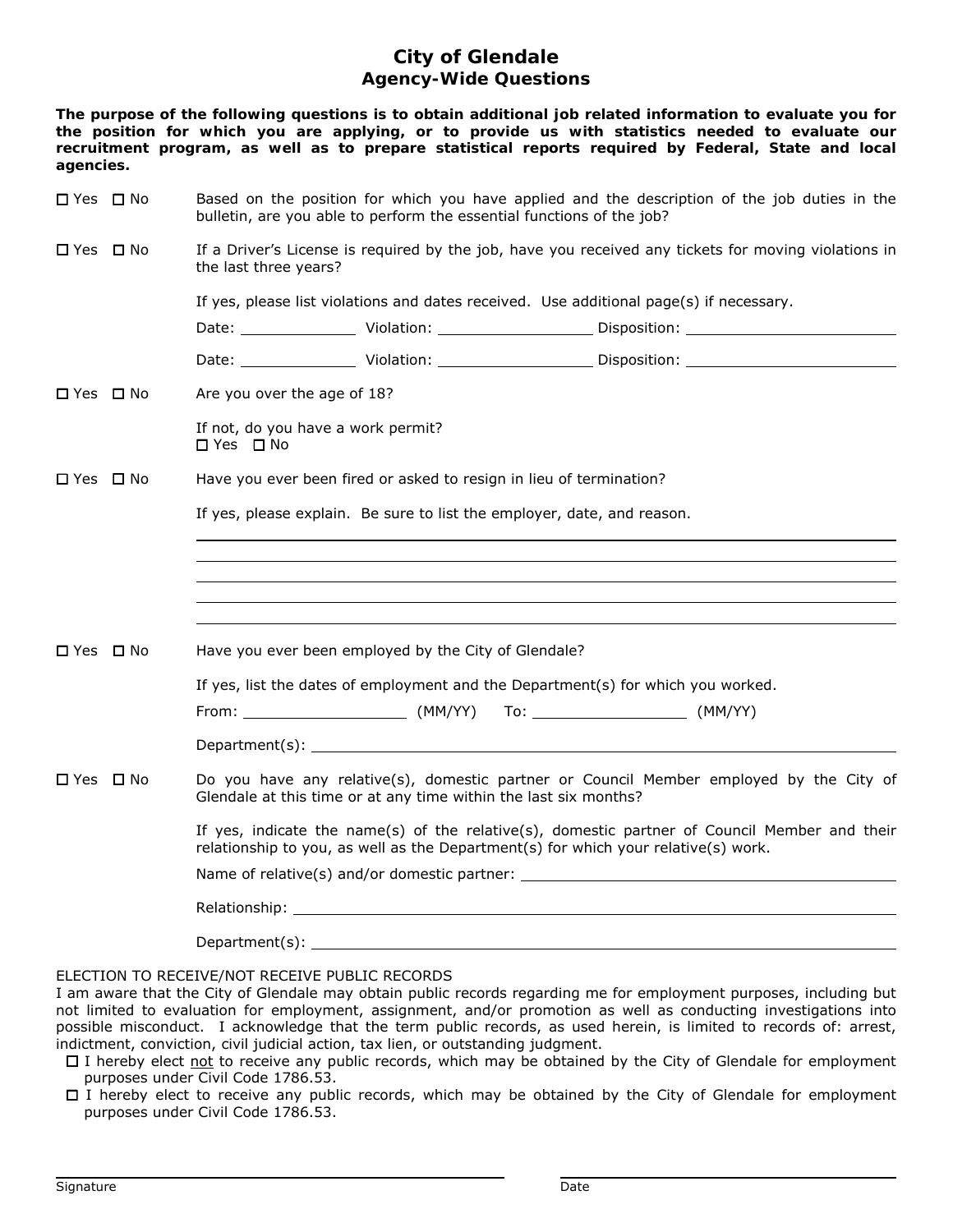### **City of Glendale Conviction History**

**Name: Month & Day of Birth (MM/DD):**

**Position Title:**

Information on convictions is required from all applicants. A record of conviction does NOT necessarily, by itself, disqualify you from employment. Any omissions are grounds for rejection of the application, removal of the applicant's name from the eligible list, or removal from City employment. All employees are fingerprinted and fingerprints are submitted to the Department of Justice and the Federal Bureau of Investigation for a full report.

#### **Have you ever been convicted of a Criminal Offense (misdemeanor or felony) other than a minor traffic violation?**

#### **Yes No**

If yes, please provide information pertaining to ALL convictions, unless sealed or expunged. If you are applying for Police Officer or Police Officer Recruit, you must list ALL convictions even if they were sealed or expunged. Do NOT list arrests that did not result in a conviction. If you have been arrested and a determination is pending, also note the information below.

| Date of Conviction                            | Code Section Violated (Number and Title)                                                                          | Felony or Misdemeanor |
|-----------------------------------------------|-------------------------------------------------------------------------------------------------------------------|-----------------------|
|                                               | Sentencing Information: (length of jail sentence, time serviced, monetary fine, terms of parole and/or probation) |                       |
| Description of Offense and Additional Remarks |                                                                                                                   |                       |
|                                               |                                                                                                                   |                       |
| Date of Conviction                            | Code Section Violated (Number and Title)                                                                          | Felony or Misdemeanor |
|                                               | Sentencing Information: (length of jail sentence, time serviced, monetary fine, terms of parole and/or probation) |                       |
| Description of Offense and Additional Remarks |                                                                                                                   |                       |
|                                               |                                                                                                                   |                       |
| Date of Conviction                            | Code Section Violated (Number and Title)                                                                          | Felony or Misdemeanor |
|                                               | Sentencing Information: (length of jail sentence, time serviced, monetary fine, terms of parole and/or probation) |                       |
| Description of Offense and Additional Remarks |                                                                                                                   |                       |
|                                               |                                                                                                                   |                       |
| Date of Conviction                            | Code Section Violated (Number and Title)                                                                          | Felony or Misdemeanor |
|                                               | Sentencing Information: (length of jail sentence, time serviced, monetary fine, terms of parole and/or probation) |                       |
|                                               |                                                                                                                   |                       |

Use additional pages if necessary.

**I have listed all my convictions and certify that the above is true and correct.**